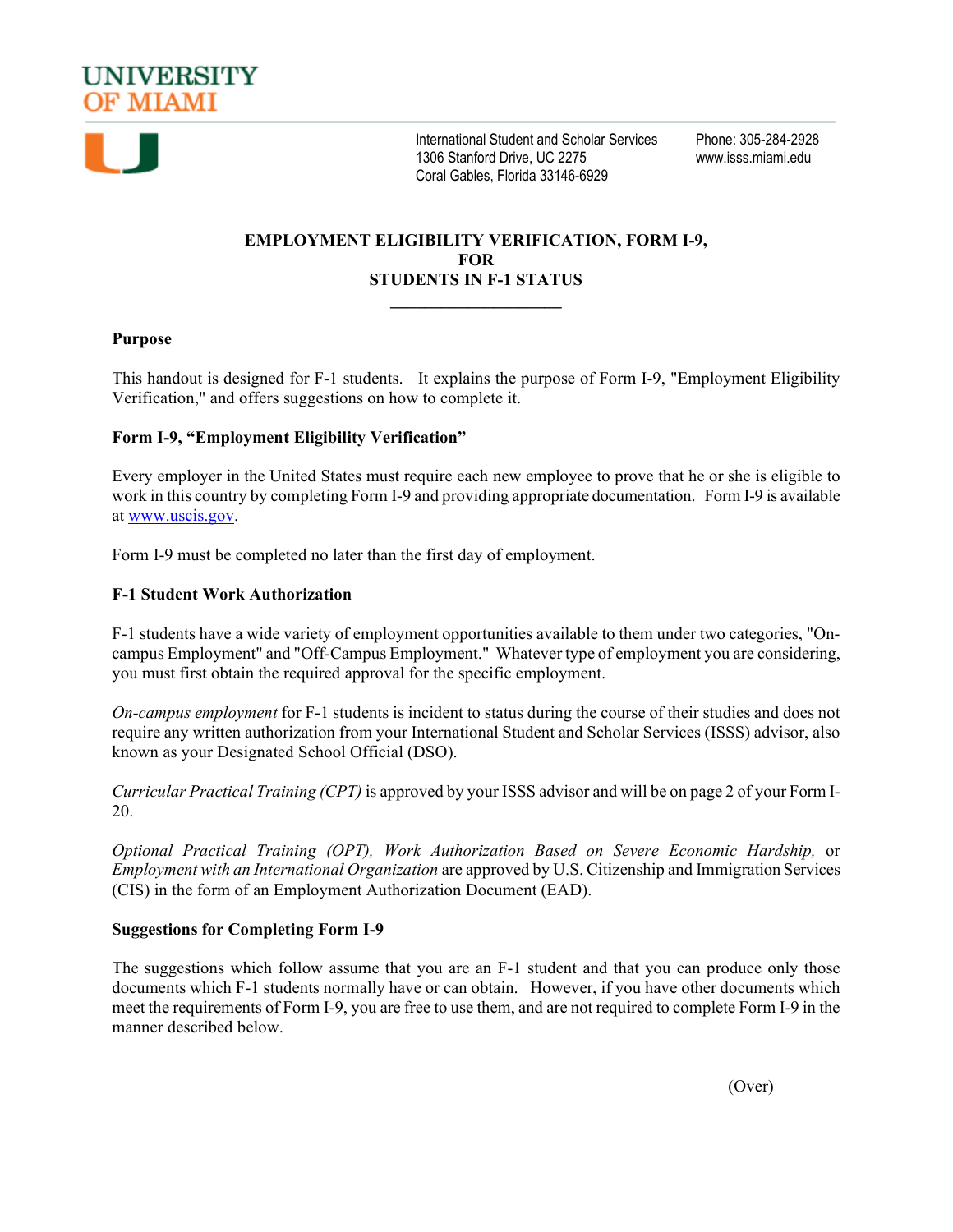**Section 1. Employee Information and Verification.** Section 1 asks for factual information about you, the new employee. Complete this section in full. In the part that asks for your status in this country ("I attest . . ."), check the box beside "An alien authorized to work until . . ." Then indicate the date that your work authorization will expire. In order to determine this date, refer to your F-1 documents, all three of which must be current. (The visa stamp in your passport, whether it has expired or not, and whether its category is F-1 or not, has no relevance whatever to Form I-9.)

- 1. **Form I-94**, your electronic record of arrival and departure in the U.S. You can obtain your I-94 at [https://i94.cbp.dhs.gov.](https://i94.cbp.dhs.gov/) Form I-94 should show an expiration date of "D/S" for "Duration of Status" for your F-1 status.
- 2. **Form I-20**, which shows beginning and ending dates of your F-1 program.
- 3. **Written approval** of the specific employment, either from the DSO or CIS, including beginning and ending dates. On-campus employment for F-1 students is incident to status during the course of their studies and does not require any written authorization from the DSO or CIS.

Enter your admission number from Form I-94. Your admission number is eleven digits long and appears as a serial number on your Form I-94. Sign and date the form in the spaces provided.

**Section 2. Employer Review and Verification.** On the Form I-9, there are three lists of acceptable documents. Those in List A establish **both** the identity **and** the employment eligibility of the person who wants to work. Those in List B establish **only** identity, and those in List C establish **only** employment eligibility. Your employer cannot hire you until you have completed Form I-9 accurately and appropriately, but cannot stipulate which documents are acceptable from you and which are not. Whichever documents you submit, they must be originals, not photocopies.

If, as an F-1 student, you choose to document your eligibility to work with item #5 in List A (your "foreign passport with Form I-94"), then, as attachments, you should present your passport, Form I-94, Form I-20, and written approval of the employment from your DSO or CIS, depending on the type of employment.

The employer will submit Section 2 for E-Verify.

# **E-Verify**

If you plan to engage in [On-Campus employment,](https://finaid.miami.edu/student-employment/) you must wait until ISSS has processed your [SEVIS](https://isss.miami.edu/students/important-links-for-international-students/index.html)  [Registration](https://isss.miami.edu/students/important-links-for-international-students/index.html) (allow 5 business days for processing) prior to your first day of Employment (Hire day in the Workday system); otherwise, you will receive a "DHS Tentative Nonconfirmation (TNC)". A DHS TNC results when the information entered in E-Verify does not initially match U.S. Department of Homeland Security (DHS) records: [https://www.e-verify.gov/employers/verification-process/tentative](https://www.e-verify.gov/employers/verification-process/tentative-nonconfirmations)[nonconfirmations.](https://www.e-verify.gov/employers/verification-process/tentative-nonconfirmations)

In the event that you receive a TNC, please contact: Connie A, Diaz Office Supervisor, Student Financial Assistance and Employment [cadiaz@miami.edu](mailto:cadiaz@miami.edu)